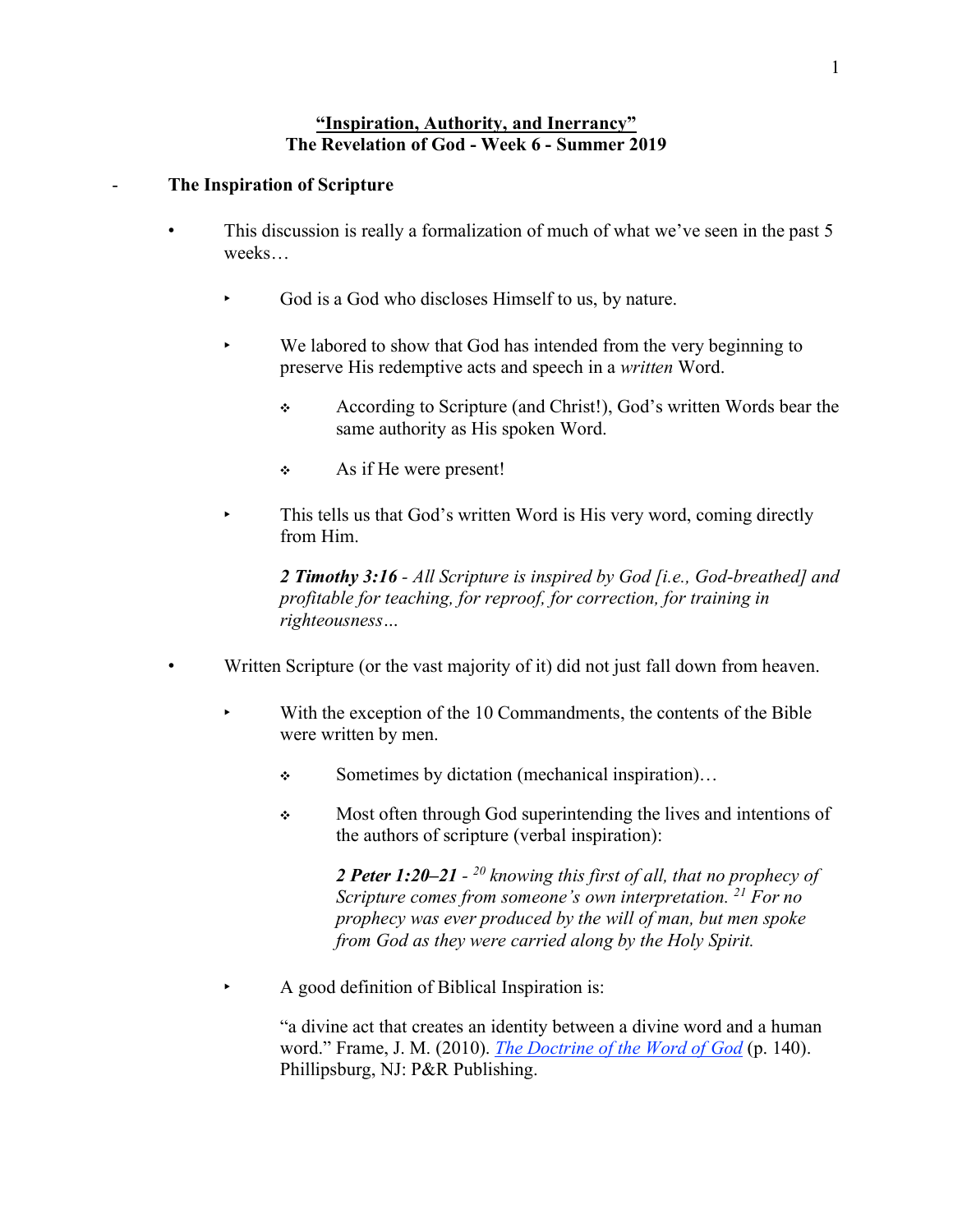- ❖ The human inscribed words on the pages of scripture are identical to God's own Words.
- ❖ Note: it is not just the *ideas* of Scripture that are inspired in this way, but the very *words* of Scripture.

## - **The Authority of Scripture**

- If every word of Scripture is identical to God's own Word, then it follows that every word of Scripture has the full weight of God's own Authority.
- In the Church, this means that God's Word is the final court of appeal, there is no higher…
	- ‣ Not teachers or tradition (though both are helpful).
	- ‣ Not individual opinion.
	- ‣ Certainly not the Pope.
	- But the Bible alone:

*WCF 1:10 - The supreme judge by which all controversies of religion are to be determined, and all decrees of councils, opinions of ancient writers, doctrines of men, and private spirits, are to be examined, and in whose sentence we are to rest, can be no other but the Holy Spirit speaking in the Scripture.*

## - **The Inerrancy of Scripture**

- God's written Word is Inerrant.
	- God's written Word contains no errors.
	- ‣ But also, God's written Word is *incapable* of error, by definition.
		- ❖ Only two types of errors would be possible in Scripture.
		- ❖ There could be errors of deceit or errors of ignorance.
		- ❖ But God cannot lie:

*Titus 1:2 - in the hope of eternal life, which God, who cannot lie, promised long ages ago…*

❖ And God is ignorant of nothing: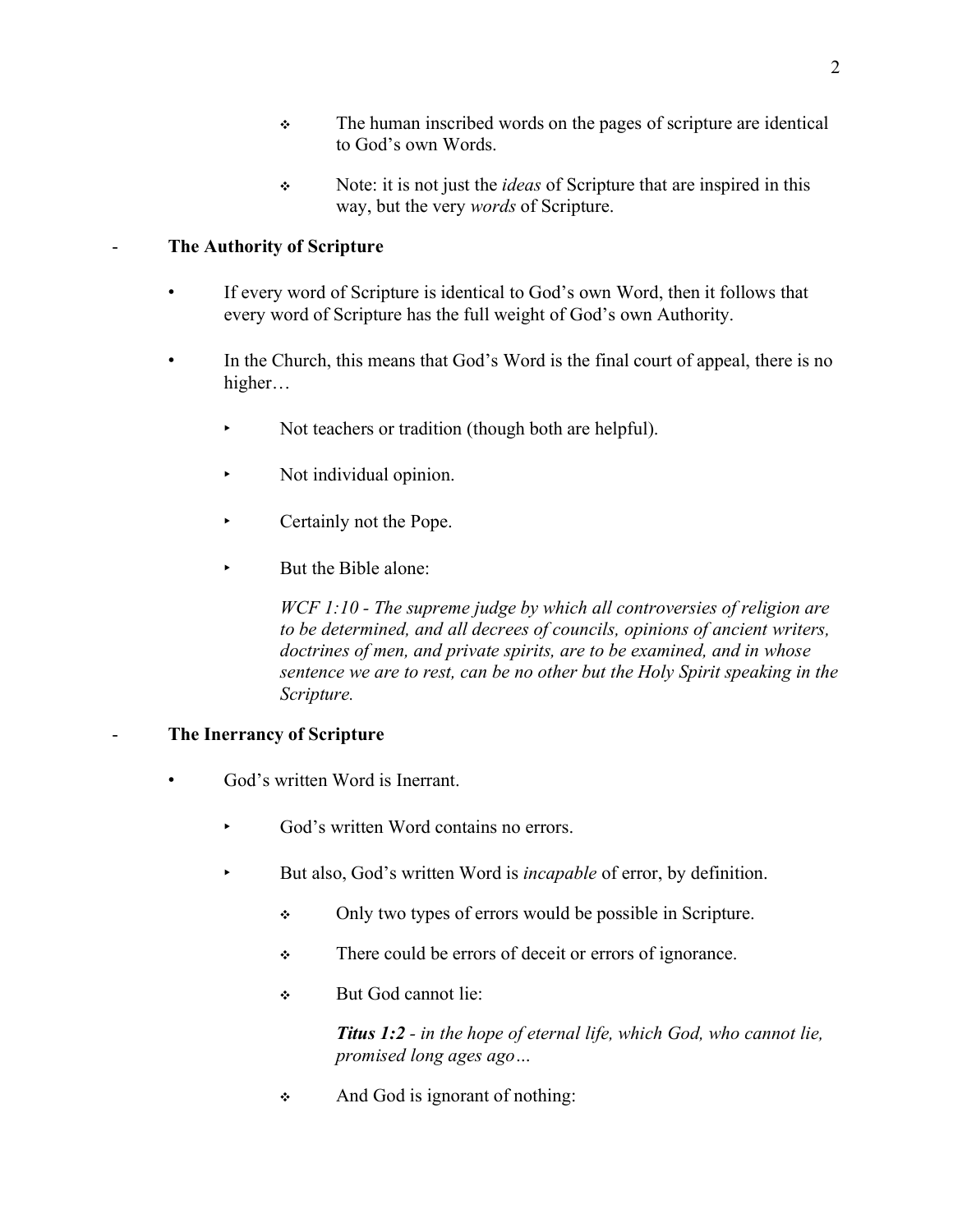*1 John 3:20b - …for God is greater than our heart and knows all things.*

- ❖ It is a prior assumption of the Christian worldview that a Word from God cannot and does not error.
- Many are quick to say the Bible *does* err.
	- Some say the Bible has a problem with lack of precision.
		- ❖ People point to various things to accuse the Bible of being "imprecise"
			- ➡ Rounded numbers/figures
			- ➡ Images/metaphors
			- ➡ Even parables ("there wasn't *really* a man with two sons…")
		- ❖ People look at this lack of precision and say it's evidence of fallibility in the Bible.
	- ‣ These arguments are absurd for a number of reasons.
		- ❖ Slavish precision is not demanded in regular human discourse, yet the resulting imprecision is not understood to be erroneous in any other context.
			- ➡ "It's raining cats and dogs" is an imprecise statement, yet, when it's raining hard, it's not judged as false.
			- ➡ [From John Frame] A professor might tell his students they must read 400 pages when the actual number is 398.
				- ★ Yet no student would come back later and say, "You lied!".
				- ★ Rounding numbers is an understood way of true human communication (always has been).
			- [Also Frame] When we tell people our age, we're routinely imprecise.
				- $\star$  What we're really doing is telling them how old we were at our last birthday, even if it's 11 months later.